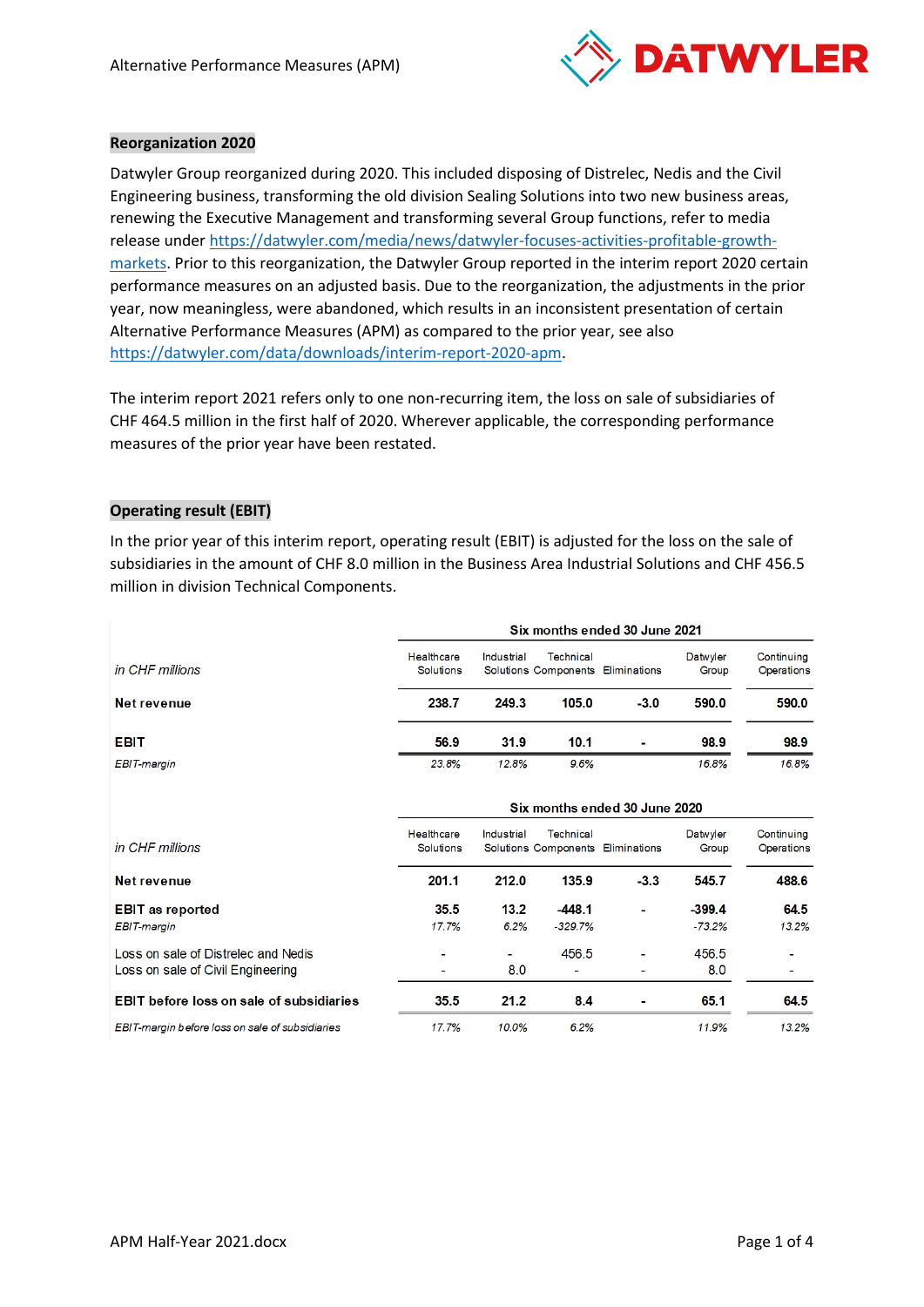

## **Earnings before interest, taxes, depreciation and amortisation (EBITDA)**

In the prior year of this interim report, earnings before interest, taxes, depreciation and amortisation (EBITDA) is reported excluding the loss on the sale of subsidiaries in the amount of CHF 464.5 million.

|                                                   | Six months ended          |                   |                          |                           |  |
|---------------------------------------------------|---------------------------|-------------------|--------------------------|---------------------------|--|
|                                                   | 30 June 2021 30 June 2020 |                   |                          | 30 June 2021 30 June 2020 |  |
| in CHF millions                                   | Datwyler<br>Group         | Datwyler<br>Group | Continuing<br>operations | Continuing<br>operations  |  |
| Net revenue                                       | 590.0                     | 545.7             | 590.0                    | 488.6                     |  |
| <b>EBIT as reported</b>                           | 98.9                      | $-399.4$          | 98.9                     | 64.5                      |  |
| EBIT-margin                                       | 16.8%                     | $-73.2%$          | 16.8%                    | 13.2%                     |  |
| Loss on sale of subsidiaries                      |                           | 464.5             |                          |                           |  |
| Depreciation and amortization                     | 32.5                      | 32.1              | 32.5                     | 30.1                      |  |
| <b>EBITDA before loss on sale of subsidiaries</b> | 131.4                     | 97.2              | 131.4                    | 94.6                      |  |
| EBITDA-margin                                     | 22.3%                     | 17.8%             | 22.3%                    | 19.4%                     |  |

## **Return on capital employed (ROCE)**

The Datwyler Group reports the return on capital employed (ROCE) in the Highlights section of the Datwyler interim report on pages 1 and 2. ROCE is calculated by dividing the operating result (EBIT) of the last twelve months (= LTM) by the average capital employed of the same period. Capital employed according to Datwyler's definition equals the average of the trade accounts receivables, inventories, fixed assets excluding assets under construction, intangible assets less trade accounts payable. Averages are calculated using the balance sheet amounts per 30 June, 31 December of the prior year and 30 June of the prior year divided by 3.

The ROCE presented on pages 1 and 2 include the aforementioned adjustments for the loss on sale of subsidiaries of CHF 464.5 million.

The ROCE as presented in the Highlight section on page 1 for continuing operations and the Datwyler Group is calculated as follows:

|                                   | Six months ended          |                   |                           |                          |  |
|-----------------------------------|---------------------------|-------------------|---------------------------|--------------------------|--|
|                                   | 30 June 2021 30 June 2020 |                   | 30 June 2021 30 June 2020 |                          |  |
| in CHF millions                   | Datwyler<br>Group         | Datwyler<br>Group | Continuing<br>operations  | Continuing<br>operations |  |
| <b>EBIT adjusted (LTM)</b>        | 182.4                     | n.a.              | 182.4                     | 105.9                    |  |
| Average capital employed adjusted | 723.3                     | n.a.              | 723.3                     | 631.7                    |  |
| <b>ROCE adjusted (LTM)</b>        | 25.2%                     | n.a.              | 25.2%                     | 16.8%                    |  |

As explained above, the only adjustments relate to the loss on sale of subsidiaries regarding the EBIT in the first half of 2020.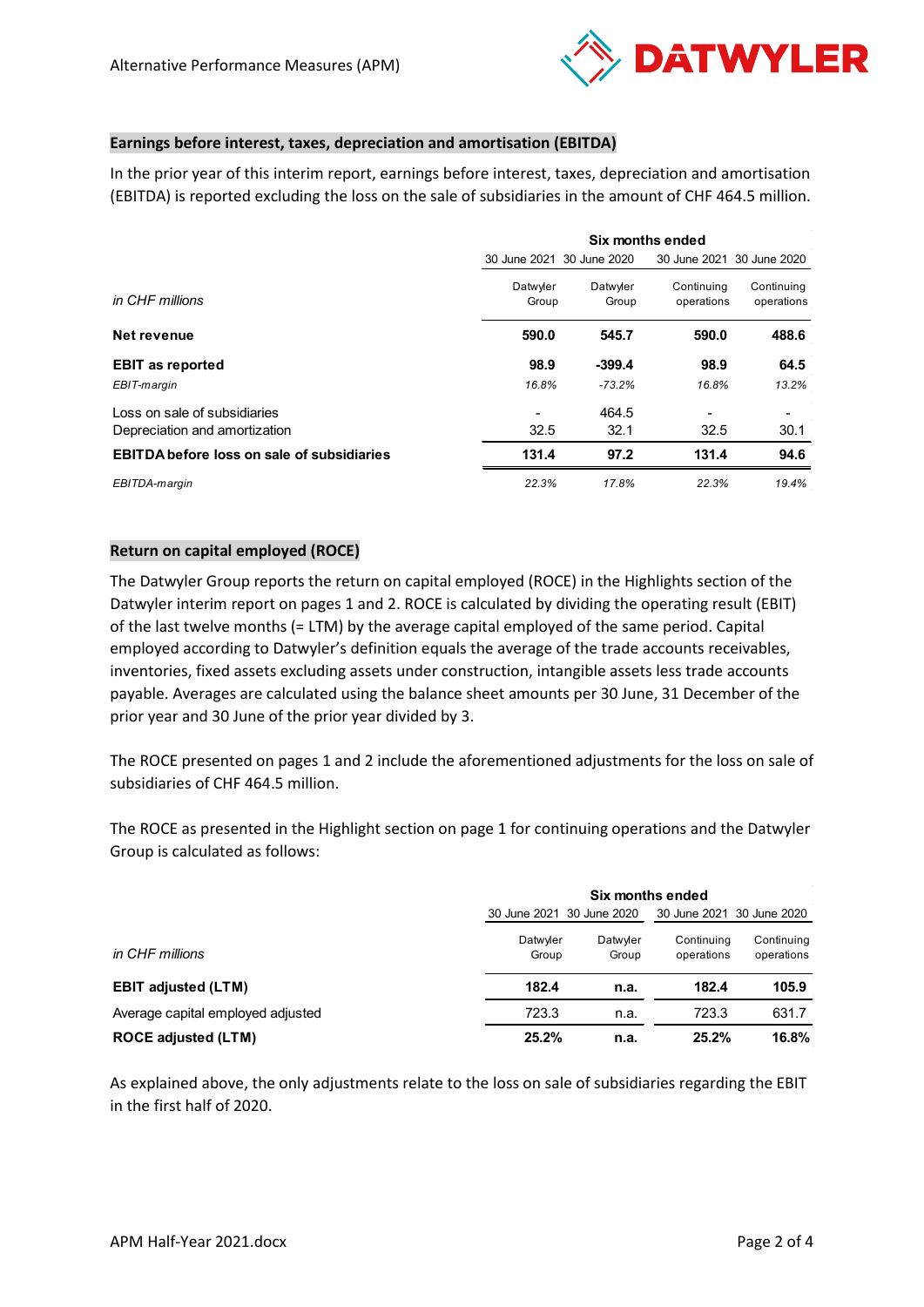

Similarly, the ROCE for the Datwyler Group as presented in the shareholder information section on page 2 is calculated as follows:

|                                   |                | Six months ended 30 June |       |       |       |  |
|-----------------------------------|----------------|--------------------------|-------|-------|-------|--|
|                                   | 2021           | 2020                     | 2019  | 2018  | 2017  |  |
| in CHF millions                   | Datwyler Group |                          |       |       |       |  |
| <b>EBIT adjusted (LTM)</b>        | 182.4          | 102.6                    | 163.2 | 173.2 | 144.5 |  |
| Average capital employed adjusted | 723.3          | 753.8                    | 762.0 | 718.6 | 677.1 |  |
| <b>ROCE adjusted</b>              | 25.2%          | 13.6%                    | 21.4% | 24.1% | 21.3% |  |

In the above table, the loss on sale of subsidiaries of CHF 464.5 million has been excluded.

## **Average capital employed (CE)**

Average means the balance sheet amounts per 30 June of the current year, 31 December of the prior year and 30 June of the prior year divided by 3. The following table illustrates the calculation.

|                                                  | 30 June | 31 Dec  | 30 June        | 31 Dec  | 30 June |
|--------------------------------------------------|---------|---------|----------------|---------|---------|
|                                                  | 2021    | 2020    | 2020           | 2019    | 2019    |
| in CHF millions                                  |         |         | Datwyler Group |         |         |
| Trade accounts receivable                        | 203.0   | 167.8   | 157.7          | 188.1   | 210.3   |
| <b>Inventories</b>                               | 157.3   | 123.5   | 132.1          | 230.1   | 229.5   |
| Fixed assets excluding assets under construction | 463.0   | 448.0   | 429.7          | 413.2   | 383.6   |
| Intangible assets                                | 27.3    | 25.3    | 25.0           | 31.4    | 29.7    |
| Trade accounts payable                           | $-74.8$ | $-59.8$ | $-55.2$        | $-68.8$ | $-75.0$ |
| Capital employed adjusted                        | 775.8   | 704.8   | 689.3          | 794.0   | 778.1   |
| Average capital employed adjusted                | 723.3   |         | 753.8          |         |         |

The term "adjusted" only relates to the capital employed at 31 December 2019 which is before impairment charges of CHF 169.0 million.

#### **Capital expenditures**

Capital expenditures in fixed and intangible assets are reported on page 1 of the interim report. Capital expenditures relate to additions according to the accounting records as presented in the fixed and intangible assets tables (not presented in the interim report). The net purchases of property, plant and equipment as reported in the cash flow statement on page 8 equals capital expenditures based on cash payments (less cash received on disposal of fixed and intangible assets).

|                                                                                 | Six months ended |                               |  |  |
|---------------------------------------------------------------------------------|------------------|-------------------------------|--|--|
|                                                                                 |                  | 30 June 2021 30 June 2020     |  |  |
| in CHF millions                                                                 |                  | Datwyler Group Datwyler Group |  |  |
| Capital expenditure in fixed assets<br>Capital expenditure in intangible assets | 50.8<br>4.0      | 32.4<br>5.8                   |  |  |
| Total capital expenditures                                                      | 54.8             | 38.2                          |  |  |